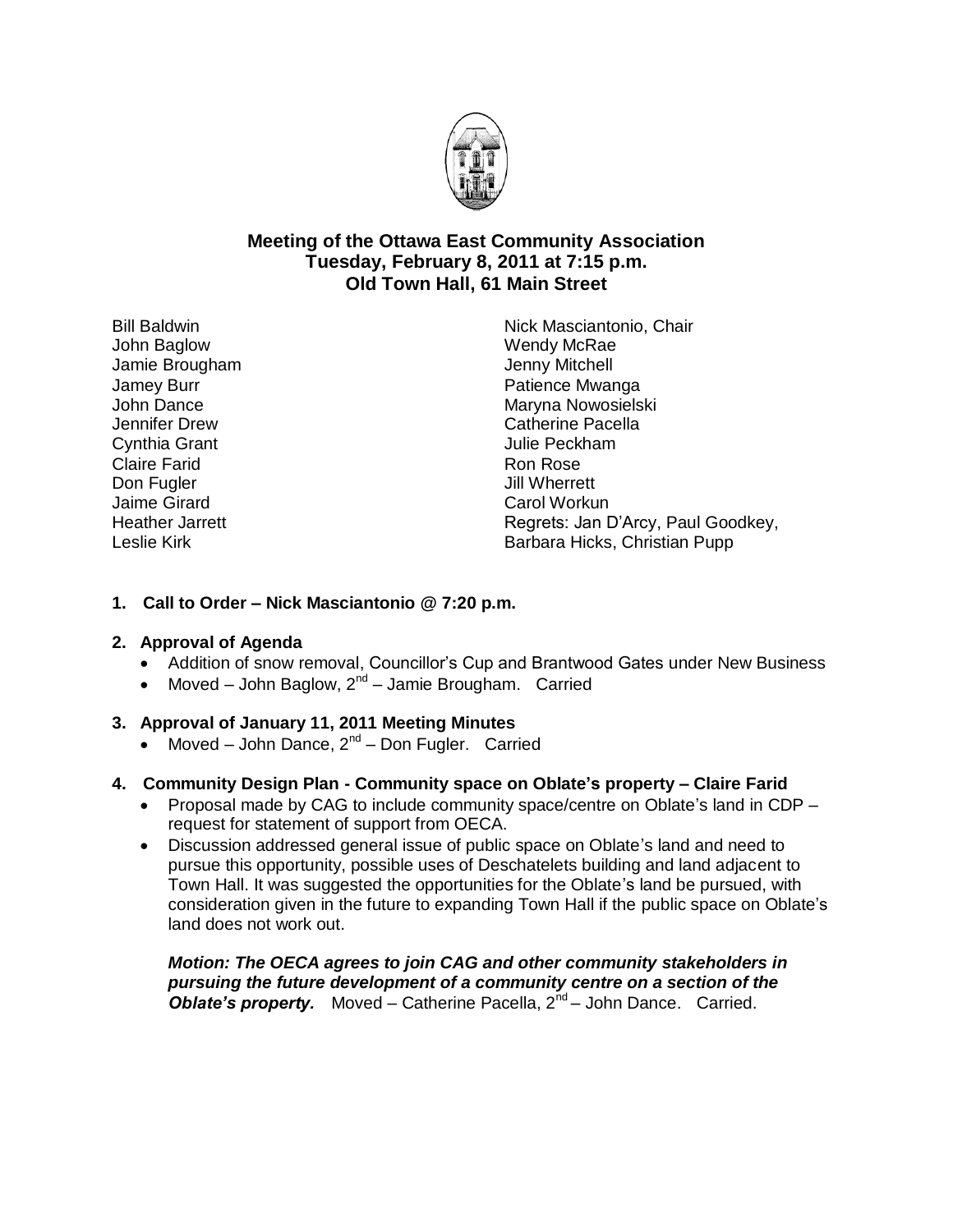# **5. Chair's Report – Nick Masciantonio**

- Deal for city to buy land adjacent to Town Hall is almost complete. City has no current plans to redesign or expand Old Town Hall.
- CDP: Consultants and city to meet next week; PAC to review plan again; full open house to follow (likely early March).
- Colonel By crossing: Danger very evident during Winterlude NCC clearly needs to do something.
- OECA constitution: Small group has met to review constitution prior to incorporation.

# **6. Treasurer's Report – Don Fugler**

- \$500 sent to Friends of Lansdowne, further to motion adopted at last meeting
- \$70 in CD sales.

# **7. Councillor's Report**

- Ward Council (Councillor and presidents of ward community associations) meeting held on February 7. Key issues included budget, cash-in-lieu of parkland.. Ward Council Agreed to meet every quarter
- Budget: There is funding in the budget this year related to Alta Vista Transportation Corridor; Councillor raised questions with mayor and other councillors. Funding for "missing links" in pathways (e.g. Rideau River) didn't make it into budget.
- Urban infill: There is a need to update zoning definitions and review guidelines. A small consultation process has started (see capitalward.ca for more information).
- Oblates' land: Councillor clarified comments he made to the *Ottawa Citizen*.

# **8. Lansdowne Update – Ron Rose**

- Friends of Lansdowne in court on Feb. 1: asked to be recognized as litigant, have their studies accepted in court proceedings, and city to cover costs in case of loss. F of L has raised \$100,000.
- Green Door has offered its food, facilities and staff for a fundraiser.
- Feb. 10 preliminary meeting of those involved with appeal to OMB.

## **9. The Mainstreeter – Ron Rose**

- Next issue Feb. 15/16.
- Closing date for articles for April issue is March  $3^{rd}$ .

## **10. Ottawa Budget – Alta Vista Transportation Corridor – John Dance/Ron Rose**

- Discussion of concerns related to \$55 m in budget for 1.2 km transportation corridor (while there is no funding for missing links in pathways); concern over potential for future expansion.
- Motion: *That the OECA reiterate its opposition to the Alta Vista Transportation*  **Corridor.** Moved – John Dance, 2<sup>nd</sup> – Don Fugler. Carried.
- $\bullet$

## **11. Committee and Representatives Reports**

- 11.1. Planning Committee
	- John Dance noted that the committee of adjustment did not approve the 300 Main St. development. Uncertain what developer will do next.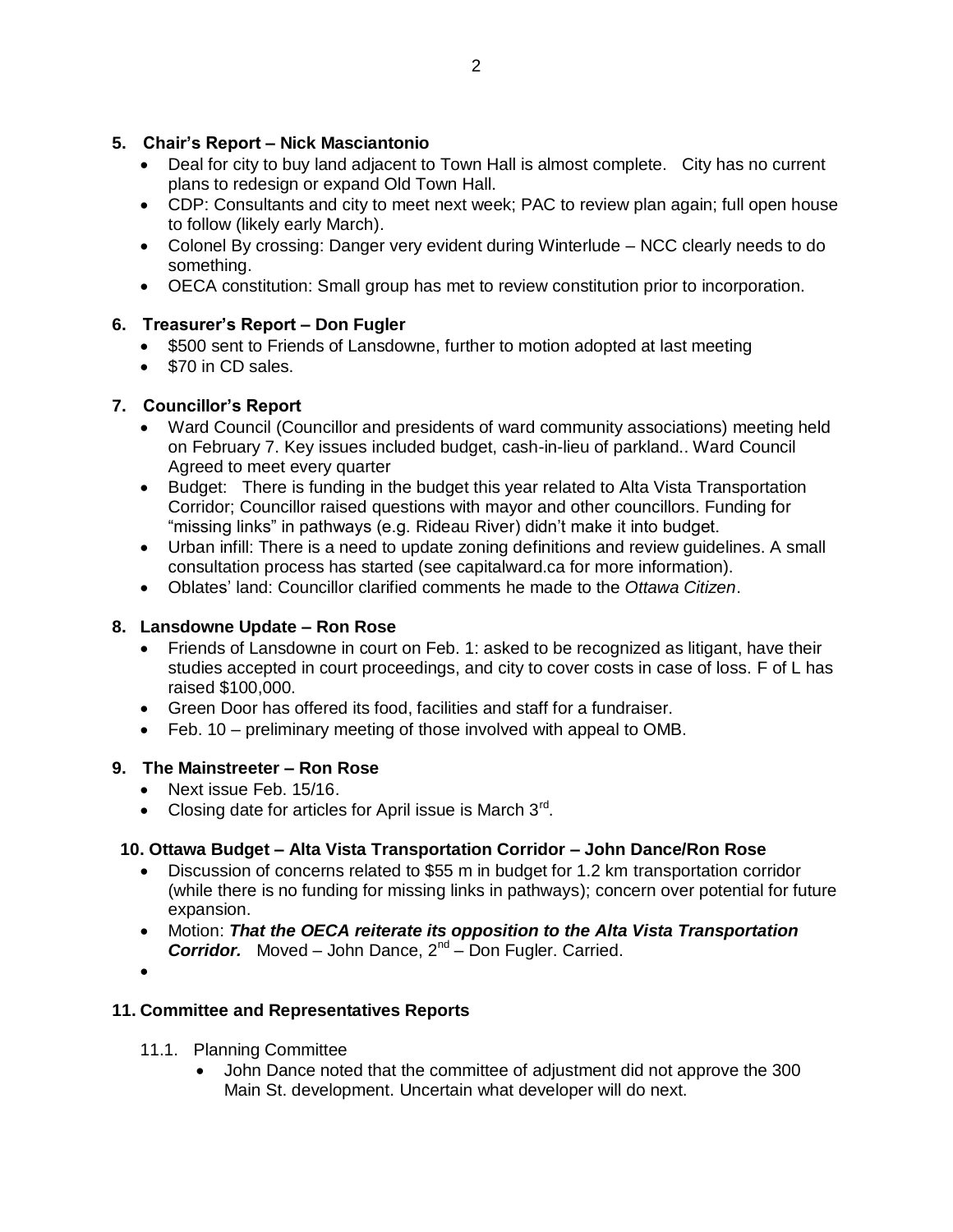- 11.2. Sustainable Living Ottawa East John Dance
	- Cynthia Dwyer has taken on SLOE bookkeeping. SLOE projects have brought in \$80,000 to date (does not include market).
	- Motion proposed by Cycling Committee regarding Main/Riverdale/ Mutchmor intersection:

*Whereas the safety of cyclists and pedestrians at the Main-Riverdale-Mutchmor intersection requires improvement;* 

*Whereas Mutchmor is the key link from Main/Smyth to Echo and the canal pathways and the current cycling connectivity of Mutchmor to Riverdale/Main is impeded and dangerous; and*

*Whereas the current draft of the OOE community design plan reads:, "Main Street at Riverdale Roundabout – Study the potential to provide a roundabout at this intersection as a traffic management and urban design feature. Construct at the time of roadway lifecycle maintenance;" ("4.12 Capital Improvement Project Proposals").*

*Be it resolved that this be amended to read:*

*Main Street and Riverdale Intersection – During the Main Street redesign process, assess means of: (1) improving the safety of the Main-Riverdale intersection for pedestrians, cyclists and motorists; (2) ensuring the connectivity of cycling traffic flow along Mutchmor, between the Main-Smyth and Echo cycling routes; (3) discouraging "cut-through" traffic that uses Riverdale rather than Riverside to get to and from Bank Street; and (4) improving the "gateway" and visual attractiveness of this intersection.* 

Moved – John Dance, 2<sup>nd</sup> – Ron Rose. Carried.

- 11.3. Traffic Ron Rose
	- Hawthorne traffic calming: Doesn't appear to be any funding in city budget. Will get a one-way sign coming out of Scotiabank.
	- Elgin St. extension: no news, but there appears to be an issue related to #6 bus having to travel on Queen Elizabeth.
- 11.4. City Centre Coalition Leslie Kirk
	- Segregated bike lanes: CCC supported Citizen's for Safe Cycling position.
	- CCC is strongly opposed to AVTC.
- 11.5. Federation of Community Associations Christian Pupp
	- Nil report (Christian absent)

#### **12. Community Activities Group (CAG) Report – Catherine Pacella**

- Programming going on in Fieldhouse. Still many small items to finish in Fieldhouse.
- Valentine's Skate cancelled due to lack of volunteers.